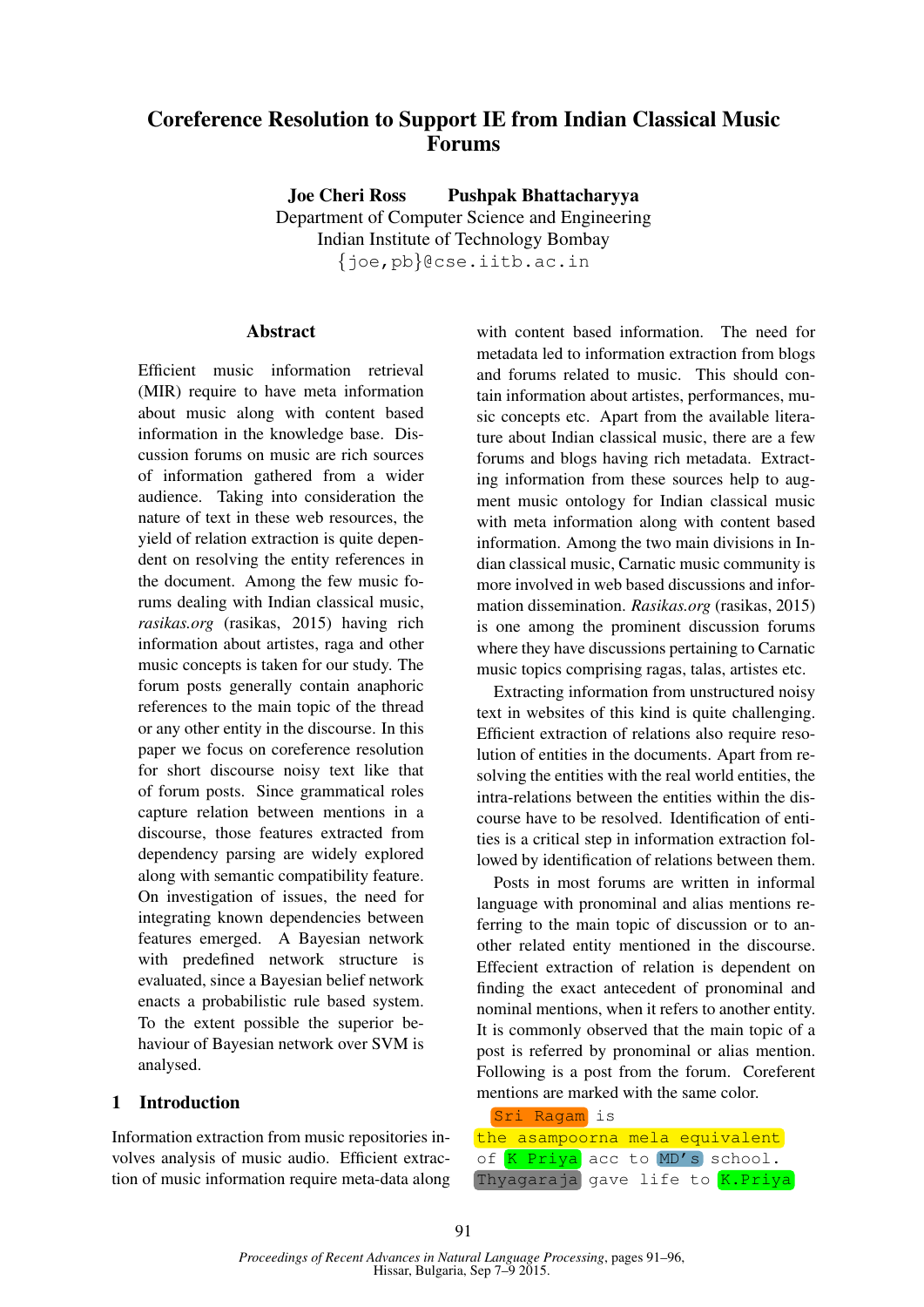| with his excellent compos, where |  |  |  |  |  |  |
|----------------------------------|--|--|--|--|--|--|
| as MD never touched this raga.   |  |  |  |  |  |  |
| In Sri ragam we have plenty of   |  |  |  |  |  |  |
| compos by the trinity incl the   |  |  |  |  |  |  |
| famous Endaro Sri Ranjani is     |  |  |  |  |  |  |
| a lovely janya of K Priya with   |  |  |  |  |  |  |
| plenty of compos by both T & MD. |  |  |  |  |  |  |

The presence of a large number of such sentences containing potential relations present, make coreference resolution unavoidable for information extraction from these forums. The process of checking whether two expressions are coreferent to each other is termed as coreference resolution (Soon et al., 2001). The well-known discussion forum on Carnatic music *Rasikas.org*, is taken for our study. Enrolled with a good number of music loving users, the forum discusses many relevant topics on Carnatic music providing valued information. Sordo et al. evaluated information extraction from the same forum using contextual information (Sordo et al., 2012). Integration of natural language processing methods yields better coverage for the extracted relations. Largely the entities are mentioned using pronominal and nominal mentions in this forum. Resolution of these coreferences is crucial in increasing recall of relation extraction from forums. Coreference resolution identifies the real world entity, an expression is referring to (Cherry and Bergsma, 2005).

Though a widely researched area, coreference resolution will have to be applied differently considering the characteristics of the text in these forums. Forum posts are generally short discourse of text where the entities mentioned are limited to the scope of a few sentences. Supervised approach has been widely used in coreference resolution (Rahman and Ng, 2009; Soon et al., 2001; Aone and Bennett, 1995; McCarthy and Lehnert, 1995). We examine the commonly used conventional features and its variants that suits this domain of text. Soon et al. and Vincent et al. have investigated an exhaustive list of features for coreference resolution. Most of these methods model this problem as classification of mention-pair as coreferent or non-coreferent. Research on coreference resolution for similar domains of text are reported. Ding et al. has discussed features for supervised approach to coreference resolution for opinion mining where the discourse of text is short as in forum posts (Ding and Liu, 2010). Hendrickx et al. experimented their coreference resolution

with unstructured text in news paper articles, user comments and blog data targeting opinion mining (Hendrickx and Hoste, 2009). Coreference resolution in this domain is restricted to resolve coreferential relations between entities within a discourse of a post. We follow a supervised approach with mention-pair model, learning to identify two mentions are coreferent or not. Mention pairs are constructed from the annotated mentions from the posts. Along with standard set of proven features, grammatical role features and its proposed variants are found to contribute to increase in accuracy. Grammatical role features (Kong et al., 2010; Ng, 2007; Uryupina, 2006) extracted from the dependency parse are intended to capture the characteristics of the human process of coreference resolution, getting the grammatical role of a mention in the corresponding sentence and thus obtaining the relation between the mentions in the pair. Semantic compatibility is a crucial feature in coreference resolution, exploiting named entity (NE) class of mentions. To satisfy the requirements of our domain, NE classes are extended to raga, music concept, music instrument, song.

We have analyzed the importance of dependency parse based grammatical role features, its variants and other features with the limited annotated music forum data available. A rule based chunking implementation is deployed for mention detection. To deal with data insufficiency we have also tried the performance of Bayesian network against SVM in the mention pair classification. This is evaluated with a defined network structure designed to capture some basic known dependencies between features. In this paper we employ a simple network structure with the intention to improve, based on the observations. In our experiments, we observe that Bayesian network has better performance compared to SVM with most of the evaluation metrics.

## 2 Knowledge Source for Coreference Resolution

Features are computed for a mention pair comprising of potential antecedent mention and anaphoric mention. We make use of a subset of conventional features including the features described in (Soon et al., 2001). String matching (STR MATCH) and alias (ALIAS) features check for compatibility between the mention with regard to string similarity. These features depend on fuzzy string match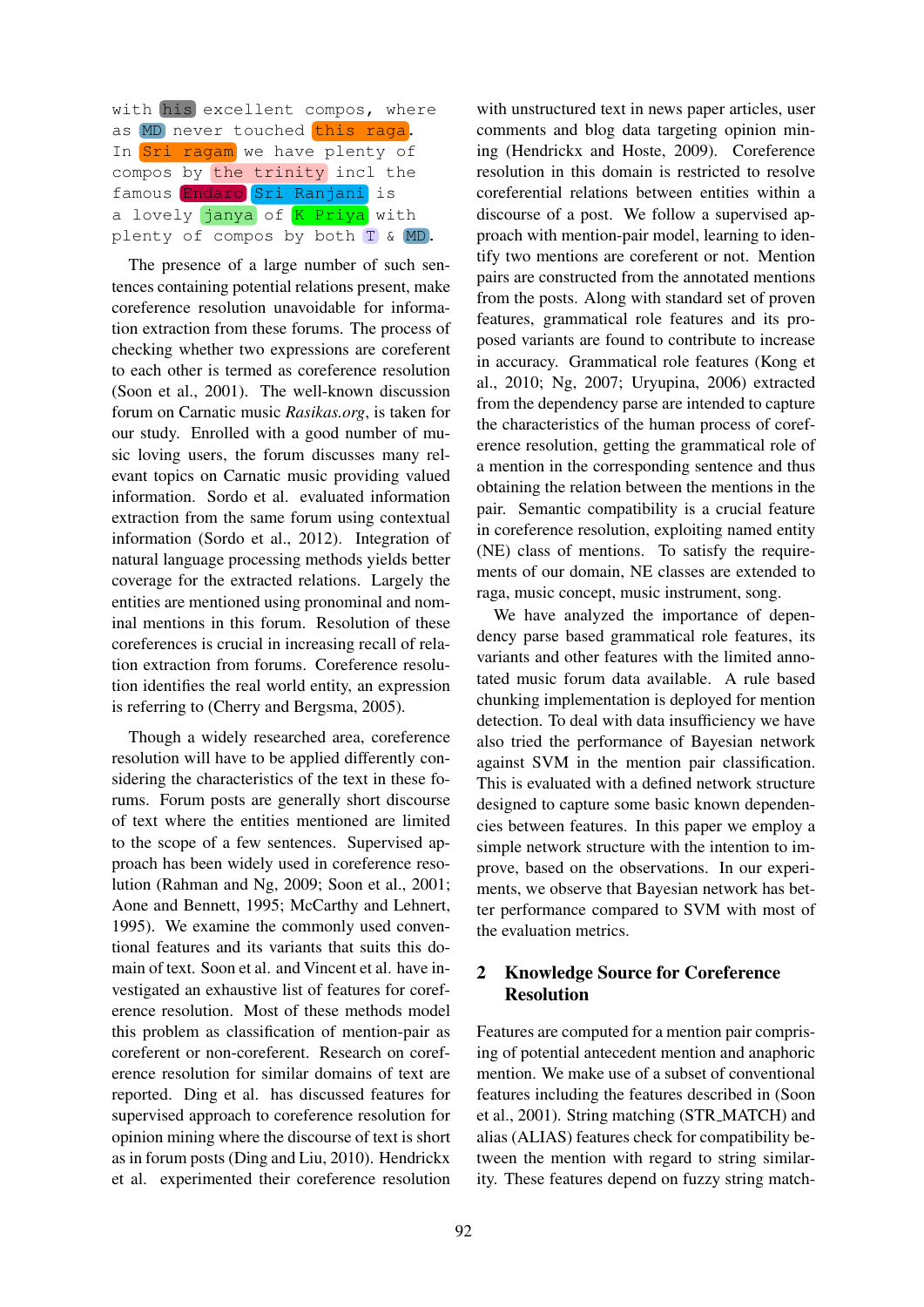ing to bypass spelling differences. Same sentence (SAME SENT) feature checks if both the mentions are in the same sentence and sentence distance gets the number of sentences in between the mentions(SENT NO). The check for proper noun and pronoun is done for second mention in the pair (PRPN2, PRN2). Features include check for whether a mention is definite (DEF NP) or demonstrative (DEM\_NP).

## 2.1 Grammatical Role Features

Though the discussed features are significant for showing the coreferent characteristics of a mention pair, the grammatical role of a mention in a discourse and its relation with other mentions are prime features in coreference identification. In a short discourse where the mentions lie in close vicinity, the grammatical role is an important player in deciding coreference when compared to long discourse having coreferent mentions far apart. Apart from analyzing whether a mention in the pair is a subject or object of a sentence, we also analyze the role of other mentions coming in between the mentions of the pair under consideration. This helps to figure out the existence of any other potential antecedent for the anaphora in the mention pair  $(m_i, m_j)$ . The existence of a potential antecedent should decrease the probability of the mention pair considered, to be coreferent. The grammatical role of a mention is determined with the help of dependency parse of a sentence obtained from Stanford dependency parser (De Marneffe and Manning, 2008)

These features take into consideration the relevance of a mention with respect to the grammatical role. The coreferent relation between two mentions is dependent on other mentions occurring around the mentions under consideration. So we designed a few other features to capture the behavior of other mentions around, inorder to supplement or weaken the coreferent relation between the mentions in the pair.

Subject mention between(SUBJ\_BET): This feature is true when there is another mention in between  $m_i$  and  $m_j$ , having subject dependency relation to a verb in the occurring sentence. This feature is intended to reduce the probability of a mention pair becoming coreferent when there is a potential candidate present in between.

Subject mention associated with root verb between (ROOT\_SUBJ\_BET): This feature is a com-

plement to the previous one, checking for existence of a mention between  $m_i$  and  $m_j$  having subject dependency relation with the root verb of the sentence. Such a mention has higher probability of being antecedent to the current anaphoric mention.

First mention subject of root verb (MEN1 ROOT SUBJ): This feature checks for whether the first mention in the pair is associated with the root verb in the occurring sentence. This increases the chance of this mention being referred in the subsequent sentences.

## 2.2 Named Entity (NE) Class Feature

Semantic compatibility between the mentions is a critical feature while resolving coreferences (Ng, 2007), making other syntactic features irrelevant on semantic incompatibility. While commonly used NE classes are restricted to person, location, organization etc., in Indian classical music domain it is important to have NE classes like raga, music instrument, music concept, song along with the existing ones.

We follow a dictionary based approach for identification of mention's NE class with the help of entities from Musicbrainz<sup>1</sup>. The mentions are compared against the entities in the dictionary using fuzzy string matching to alleviate the impact of spelling discrepancies. Apart from this, certain heuristics are incorporated (ex. mentions starting with 'Shri' or 'Smt' are person names). Named entity class identification is made offline inorder to support manual curation.

## 3 Modeling

Since mention-pair model is followed training and testing requires mentions pairs to be formed from the corpus. In a supervised approach training requires positive instances created from mention pairs formed from within a coreferent cluster and negative mention pair instances contain mentions from different clusters. These instances are taken from annotated corpus. While forming mention pairs, the first mention in the pair is chosen to be a non-pronominal mention. An anaphoric mention can never be coreferent with a pronominal mention considering the nature of this corpus. Since the number of negative mention pair far exceeds the number of positive mention pair instances, negative instances are randomly selected from a forum

<sup>1</sup> https://musicbrainz.org/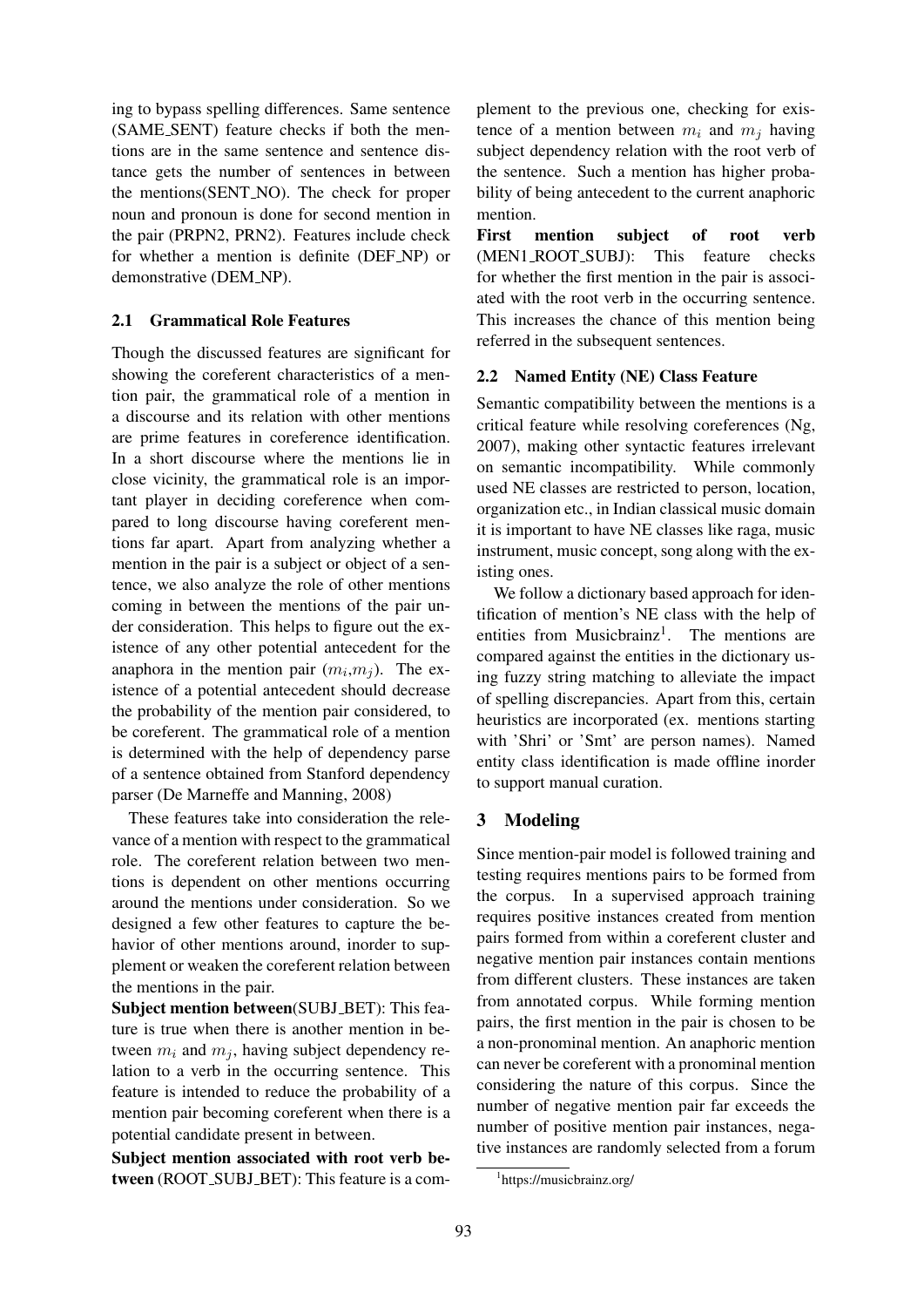| <b>Feature</b>                 | <b>Description</b>                                        |
|--------------------------------|-----------------------------------------------------------|
|                                |                                                           |
| First mention subject (SUBJ1)  | True, when $m_i$ is a subject of any verb in the sentence |
| Second mention subject (SUBJ2) | True, when $m_i$ is a subject of any verb in the sentence |
| First mention object (OBJ1)    | True, when $m_i$ is an object of any verb in the sentence |
| Second mention object (OBJ2)   | True, when $m_j$ is an object of any verb in the sentence |

Table 1: Basic grammatical role features

post to cap the margin between positive and negative instances.

Test instances are formed from the test file having automatically detected mentions. The accuracy of the system is also dependent on the accuracy of mention detection.

## 4 Experiment Setup

## 4.1 Database

| Forum     | #Posts | #M<br>#Sent. |      | #P   | #N   |  |
|-----------|--------|--------------|------|------|------|--|
| Raga &    |        |              |      |      |      |  |
| Alapana   | 143    | 893          | 2091 | 642  | 1829 |  |
| Vidwans & |        |              |      |      |      |  |
| Vidushis  | 180    | 1219         | 2749 | 1247 | 2742 |  |

Table 2: Details of annotated posts. (#Posts= No. of posts #Sent= No. of sentences in the forum.

 $#M= No.$  of annotated mentions  $#P= positive$ 

mention pairs formed #N= negative mention pairs formed)

The corpus contains coreference annotated forum posts from 2 forums in *rasikas.org*. *Raga & Alapana* has discussions about Carnatic ragas and related concepts and *Vidwans & Vidushis* discusses about Carnatic artistes. Each thread has a title and the posts in the thread discuss the title of the thread. Table 2 shows statistics of annotated forum posts. The annotated data is made available in CoNLL format. Test CoNLL files for validation are also created from the same content by automating mention detection.

#### 4.2 Mention Detection

Mention detection identifies entity boundaries. A rule based chunker is deployed to extract mentions limiting the extraction to predefined partof-speech tag patterns which are identified from observations on annotated mentions. We depend on Stanford POS tagger for getting POS tags of the corpus(Toutanova et al., 2003). But the POS tagging produced is inaccurate due to noisy text

which demands post processing to extract more relevant mentions. Certain proper nouns which are Indian names or Indian classical music terms categorized as nouns by the POS tagger are identified through a dictionary check. Possessive endings marked with different tags are also identified in this step.

Identification of accurate boundaries is challenging due to noisy text with grammatical issues. Making use of knowledge base from web can help in better identification of mention boundaries.

## 4.3 Evaluation

As explained before training instances are generated from annotated corpus and testing instances from corpus having mentions detected automatically. Experiments are carried out with SVM linear classifier and Bayesian network with predefined network structure. In these domains where the annotated data is scarce and the text is noisy, a Bayesian network with defined structure can work better(Antal et al., 2004). The network structure can incorporate the knowledge available along with the statistical information. Here the Bayesian network will integrate the benefits of both rule based and statistical approaches. A basic network structure is made use as described in fig 1.

We conducted 5-fold cross validation. As the mentions identified through automated mention detection are different from the annotated mentions, the train and test CoNLL content are different in terms of mention boundaries. Still during cross validation the posts considered for training are not included in the testing fold. During 5-fold validation the test mention pairs are classified as coreferent/not coreferent, which are then clustered to form the resultant CoNLL output. We applied best-first clustering(Ng, 2005), where the mention with highest likelihood value is selected as antecedent for an anaphoric mention.

Ablation testing is employed to find weakly per-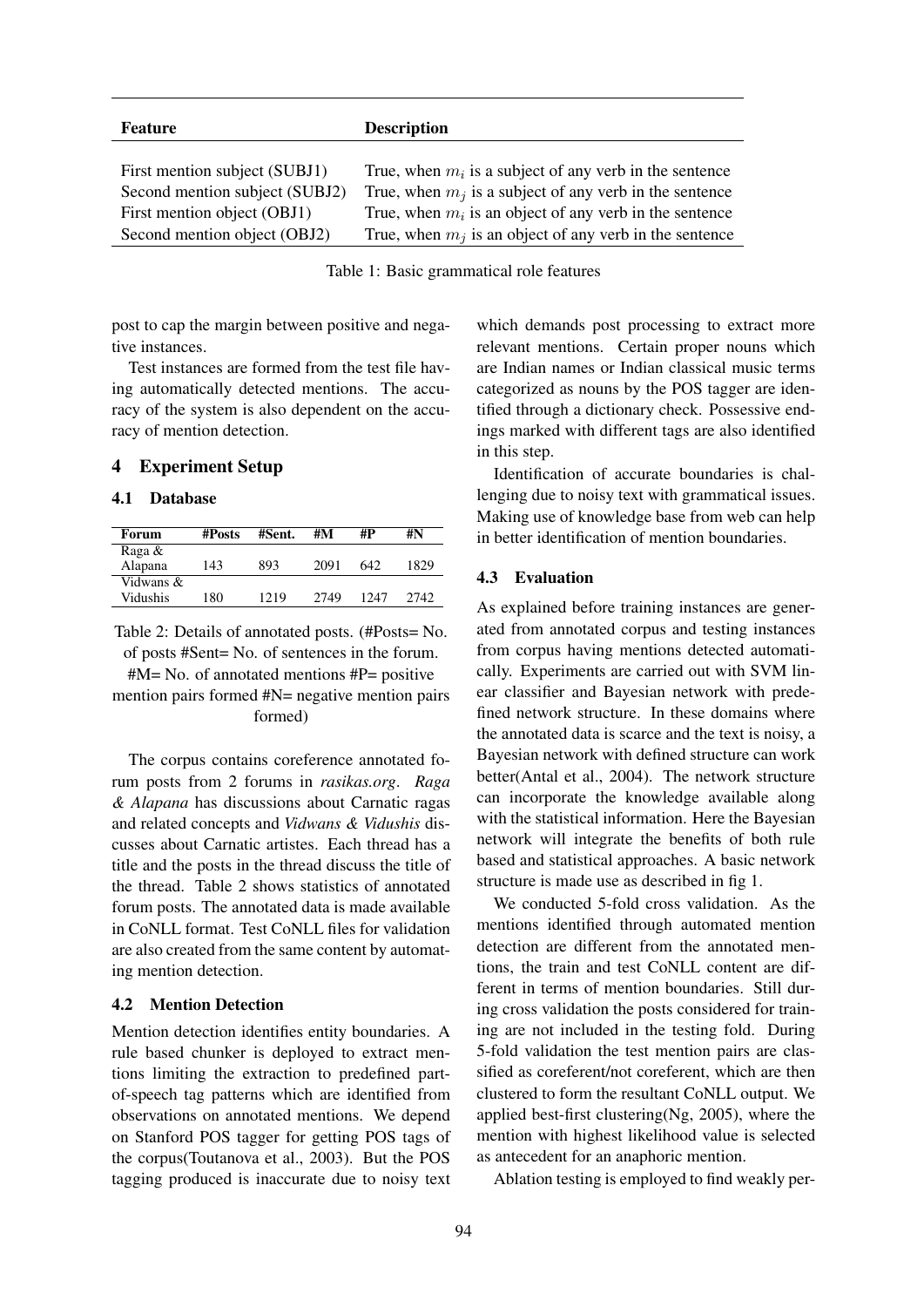| <b>Experiments</b> | MUC   |       |       | $\mathbf{B}^3$ |       |       | <b>CEAF-M</b> |       |       |
|--------------------|-------|-------|-------|----------------|-------|-------|---------------|-------|-------|
|                    |       | R     |       | D              | R     | E     | D             |       | F     |
| Α                  | 33.61 | 37.44 | 35.37 | 42.72          | 50.82 | 46.36 | 36.65         | 52.58 | 43.18 |
| В                  | 35.77 | 54.78 | 43.19 | 39.14          | 58.78 | 46.98 | 41.86         | 60.16 | 49.35 |
| $\sqrt{ }$         | 38.16 | 52.9  | 44.0  | 40.02          | 58.38 | 47.44 | 40.84         | 58.73 | 48.16 |

Table 3: Results (P:precision R:recall F:F-measure) Experiments A: SVM without grammatical role features B: SVM with all features C: Bayes network with all features.



Figure 1: Bayesian network structure depicting dependencies between features

forming features and the most weakly performing 3 features are removed.

## 5 Results and Discussion

Results are reported in coreference evaluation metrics MUC,  $B^3$  and CEAF-M. Experiment A is without grammatical role features and exp. B clearly indicates the improvement with the grammatical features. Experiment B and C uses all the selected features, using classifiers SVM and Bayes net respectively. As mentioned in section 4.3 the weakly performing features are removed using ablation testing and the results using these features are shown in table 3. The problems with mention detection is one major cause for low accuracy. Even among identified mentions, the mismatch in boundaries is a concern. Analysis of the errors bring forth the major shortcomings and advantages of evaluated classification methods. The problem of semantic incompatible mentions are coreferent with SVM as classifier is almost absent with Bayesian network. Though it contributes well to precision, the recall is seen low compared to SVM because of the relative low importance given to the string matching and alias features.

There are common problems observed with both the classifiers. Despite the hypothesis we had about MEN1\_ROOT\_SUBJ feature, it is observed that the introduction of this feature reduces accuracy. There are instances of deictic phrases, where the phrase refers to an entity outside the scope of mentions defined in the discourse(Pinkal, 1986). Isolation of deictic phrases can alleviate many false alarms. Certain misclassification occurs at the clustering phase, where the wrong antecedent get selected instead of the correct one even when mention pair with the correct mention is classified as coreferent. Some mentions which are supposed to be singleton are clustered with other clusters because of their linkage with one of the mentions in the cluster.

#### 6 Conclusion and Future Work

This paper focuses on coreference resolution in short discourse of text in Indian classical music. The evaluated mention pair features are expected to capture the specificities of coreferent mentions in short discourses. The devised methods are expected to work well with similar nature forum texts.

Lack of annotated data poses serious problem to classification inspite of the prominent features. Bayesian network exhibits significant improvement in precision despite the small reduction in recall. Bayesian network assures the dominance required for the NE class feature, even though it leads to a few false alarms. The present network structure encodes limited dependencies. A more accurate network structure is evolving based on observations.

Given the fact that semantic/NE class feature has high precedence, accurate extraction of NE class is vital. Even though gender is an important feature, it is not computed due to lack of knowledge sources and methods for computing gender for Indian names. Considering the details of information Freebase posses about each entity, Freebase can aid both these subtasks. Coreference clustering can be further improved incorporating methods to compare belongingness of a mention